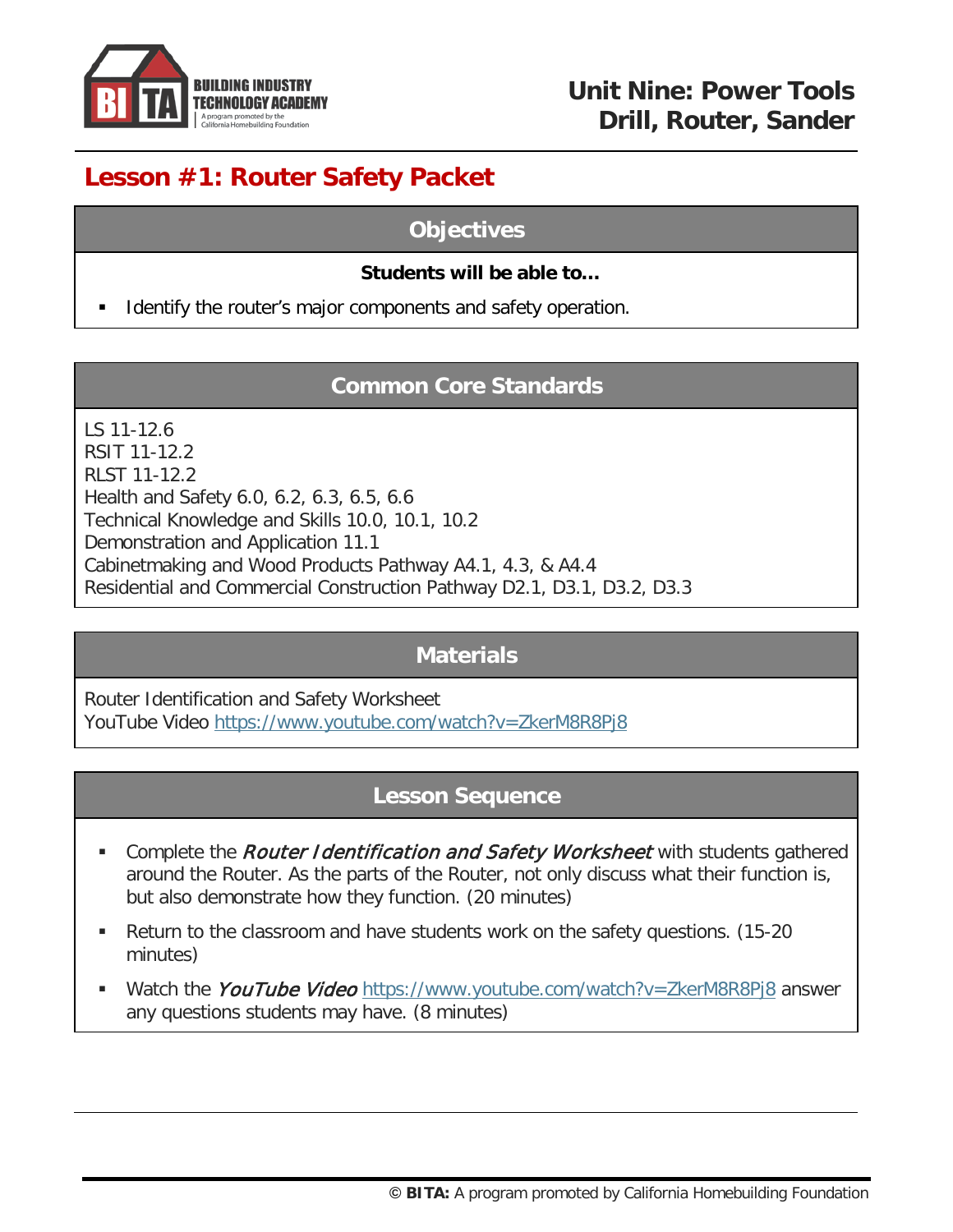### **BUILDING INDUSTRY TECHNOLOGY ACADEMY:** YEAR ONE CURRICULUM

### **Assessment**

Monitor student understanding of the router components and safety through questioning. Call on random students to answer questions. Provide feedback as needed.

### **Accommodations/Modifications**

-one on one support -partner as needed -check for understanding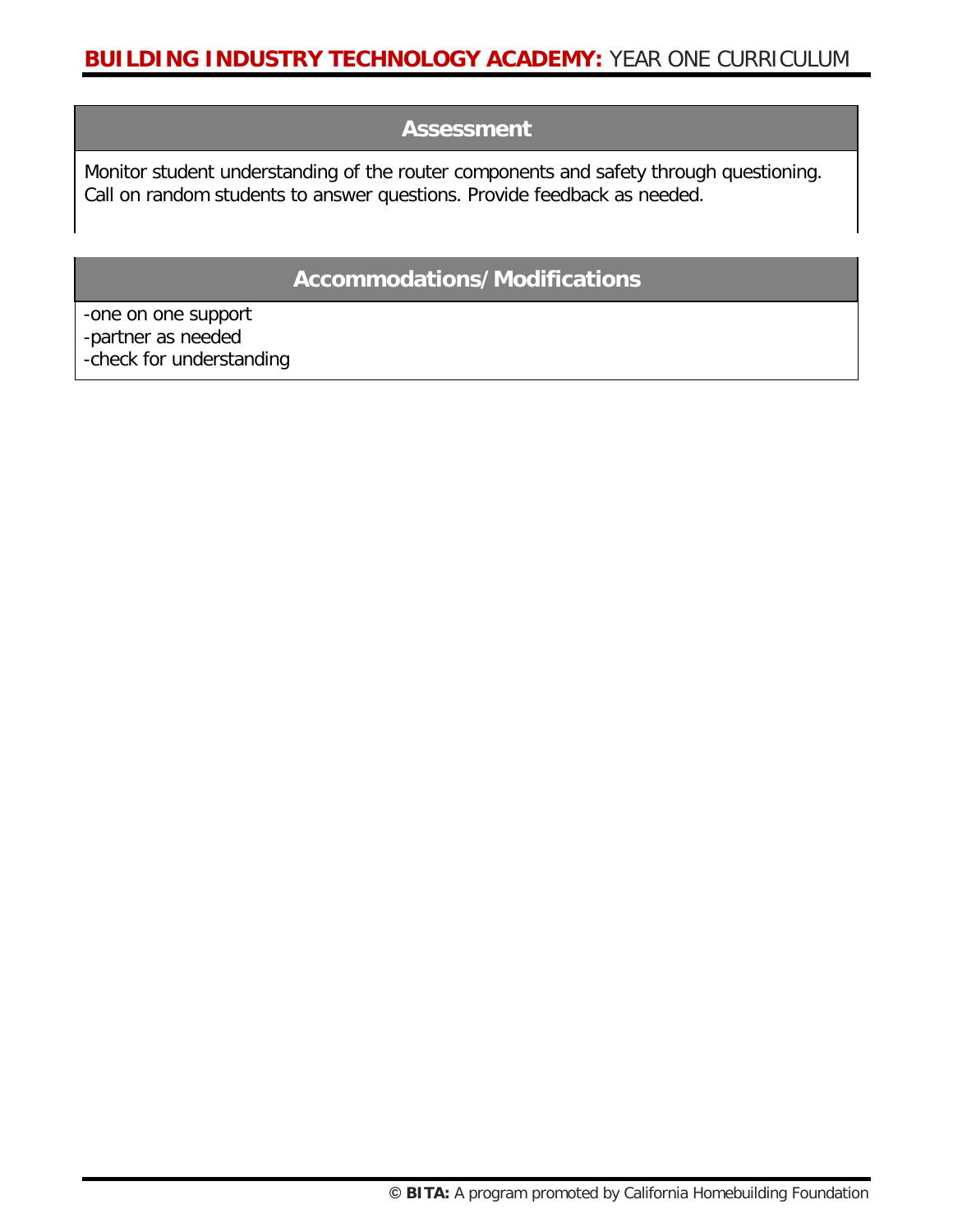## **Router Identification and Safety**

**Part 1: Identify the numbered parts on the router illustrated below.**



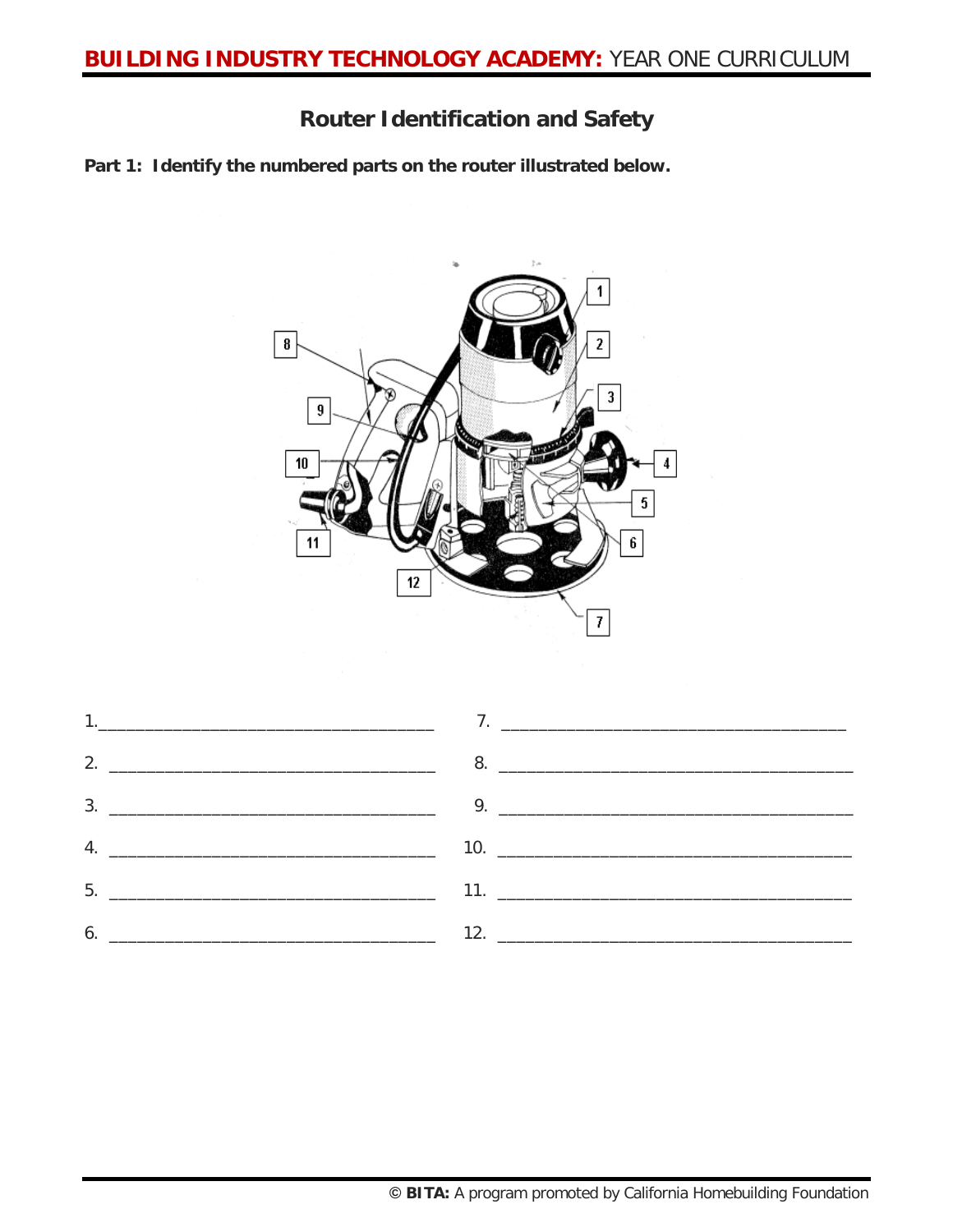#### **Part 2: Safe Operational Procedures**

#### **1. Changing the router bits or cutters:**

- a. Disconnect router from power source.
- b. Select proper bit for job to be completed.
- c. Have proper router chuck and collet tools available for loosening and tightening chuck.
- d. Loosen locking handle and remove the router base.
- e. Check manufacturer's procedure for changing bits, in particular, for method of holding motor or chuck to properly tighten bit.
- f. Insert router bit at least  $\frac{1}{2}$ " into chuck. Tighten securely. Turn router by hand to make sure the bit clears the router base. Replace router base.
- g. Release motor locking device before connecting router to power source.

#### **2. Cutting a rabbit, dado, or molding**

- a. Select proper cutter for the job. It must be sharp. Replace plastic window over cutter area if router has a plastic window cover.
- b. Clamp work securely and make all adjustments before starting the router.
- c. Lock the cutter in the router and adjust the base to the desired height using depth adjustment gage.
- d. Lock depth adjustment.
- e. If cutting a groove, a fence guide is required. Insert fence adjustment bars into router base and tighten lock screws.
- f. Place the router base on the work with the cutter clear of the wood before turning on the power.
- g. Adjust fence guide.
- h. Hold router firmly when turning on the motor to resist starting torque. A well-balanced stance is important to help maintain full control.
- i. Make a practice cut on a piece of scrap lumber.
- j. Hold the router with both hands, using the handles provided.
- k. When making a cut along a straight edge, move left to right. Cut end grain first, then edge grain to avoid chipping of ends.
- l. When making circular cuts, move counterclockwise around the circle.
- m. Use steady, slow, even feed. Don't overload the motor.
- n. Cut only clean lumber, free of paint, varnish, and nails. Keep in mind the cutting of plywood dulls the cutter because of the glue in the plywood.
- o. Make sure the fence gage is tight against the edge.
- p. When the cut is completed, turn off the motor. Do not lift the router from the work until the motor has stopped.
- q. Between cuts lay the router on its side on a table in a position where it will not roll.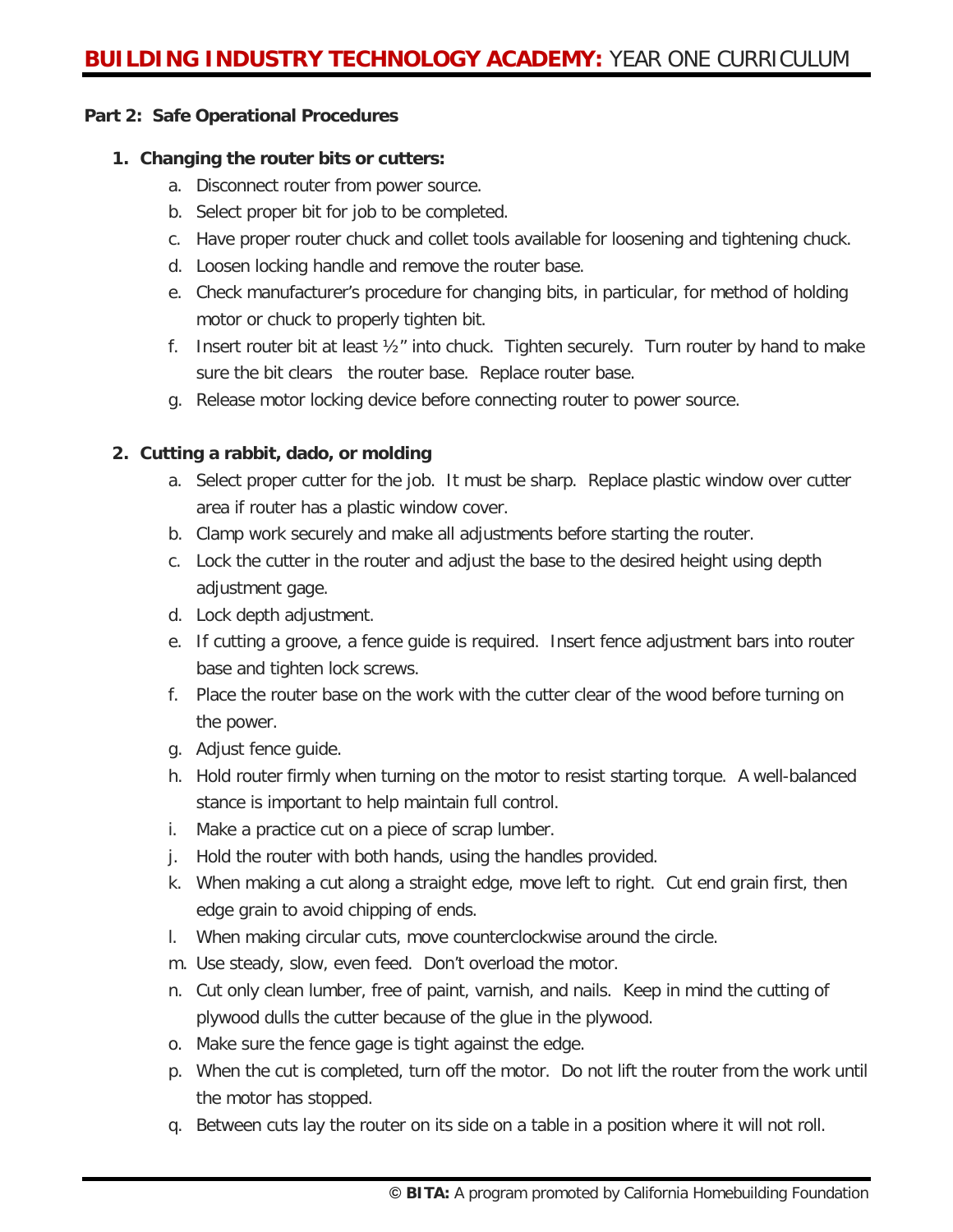- r. Remove the cutter from router after the job is completed and return it to its proper storage place.
- s. Special precaution should be used in operating this power tool. The cutter bit travels between 20,000 and 30,000 RPM and cannot have a guard or it would not function.

#### **Part 3: General Safety Practices**

- 1. Wear eye protection and remove loose clothing when operating this machine.
- 2. Do not operate router without permission from the instructor.
- 3. Use only sharp cutter for the job to be done.
- 4. Double check all adjustments to be certain they are tight. Replace plastic window (if one is provided).
- 5. Be sure the router is disconnected from power source when changing cutters.
- 6. Never start the router when the cutter is in contact with the material.
- 7. Be sure the router is properly grounded electrically. Note location of cord to avoid cutting it. New models may be double insulated; therefore, the cord will not have the three-prong grounded type electrical plug.
- 8. Do not talk to anyone while operating this router.
- 9. Check to see if the switch is off before inserting the plug into the outlet.
- 10. Work area must be free of obstructions such as scrap boards.

#### **Part 4: Completion Questions**

- 1. The router is a dangerous power tool because the cutter bit travels at RPM and the bit is not
- 2. The router bit is held in a zero is a set of the state of type chuck.
- 3. The variety of router cuts is obtained from the great assortment of available.
- 4. The bit should be inserted at least \_\_\_\_\_\_\_\_\_\_\_\_\_\_\_\_\_\_\_\_\_\_\_\_\_\_\_\_\_\_ into the chuck.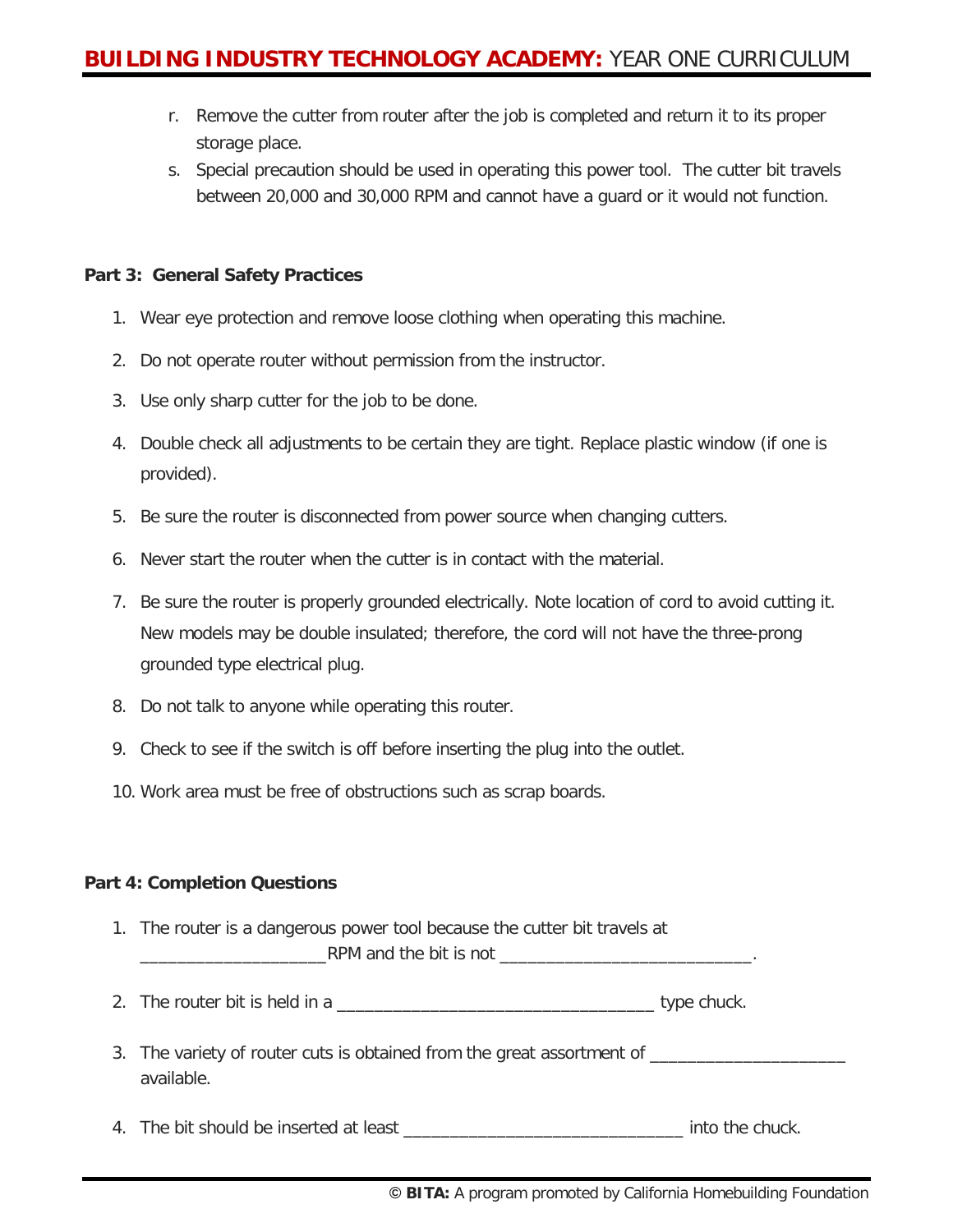# **BUILDING INDUSTRY TECHNOLOGY ACADEMY:** YEAR ONE CURRICULUM

|                                                                               | cuts. |  |
|-------------------------------------------------------------------------------|-------|--|
|                                                                               | glue. |  |
|                                                                               | cuts. |  |
|                                                                               |       |  |
|                                                                               |       |  |
| 10. In making long straight edge cuts, the direction of travel should be from |       |  |

\_\_\_\_\_\_\_\_\_\_\_\_\_\_\_\_\_\_\_\_\_ to \_\_\_\_\_\_\_\_\_\_\_\_\_\_\_\_\_\_\_\_\_\_\_\_\_\_\_\_\_.